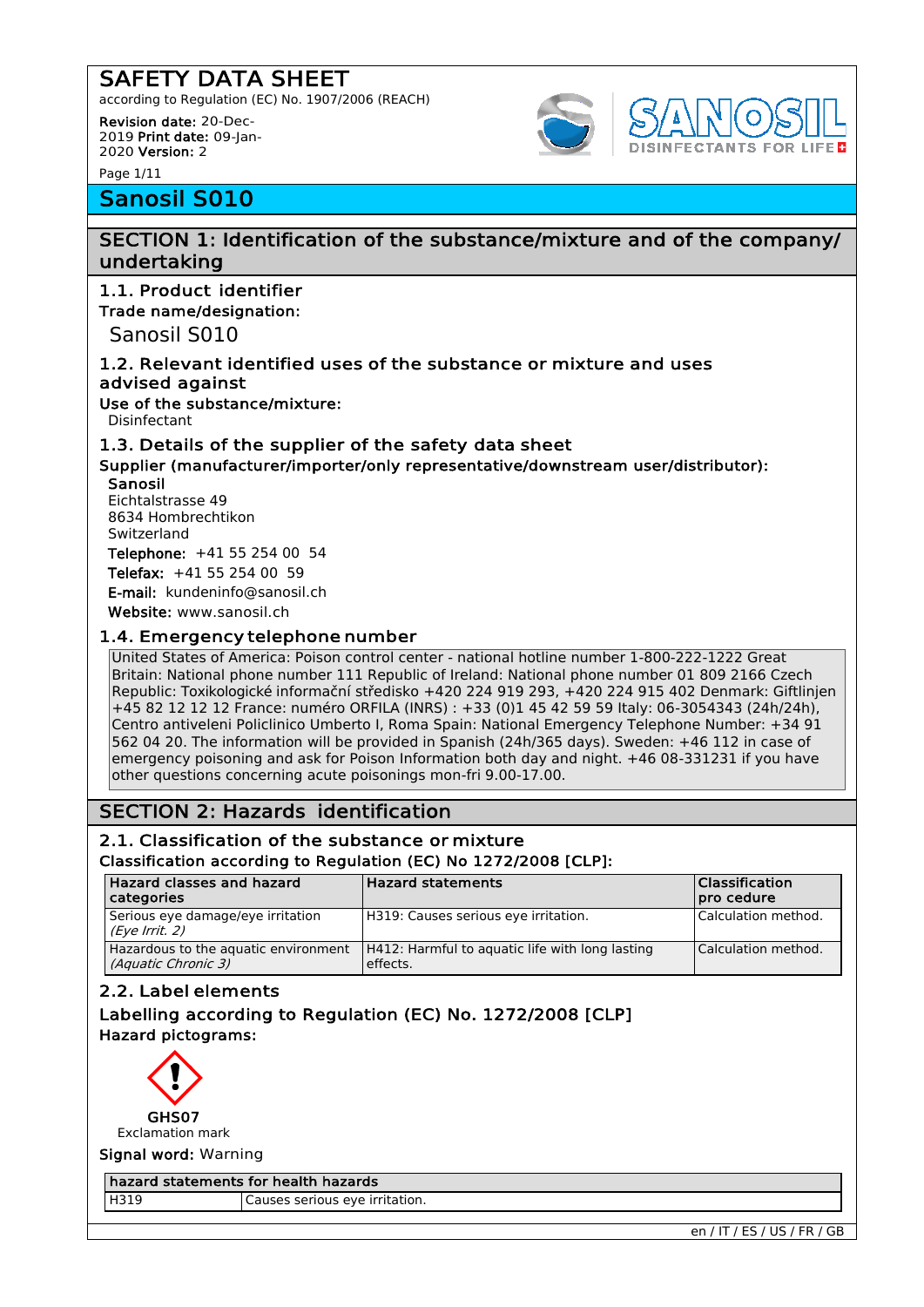according to Regulation (EC) No. 1907/2006 (REACH)

Revision date: 20-Dec-2019 Print date: 09-Jan-2020 Version: 2

Page 2/11

# Sanosil S010

#### Hazard statements for environmental hazards

H412 **Harmful to aquatic life with long lasting effects.** 

### Supplemental Hazard information (EU): -

| <b>Precautionary statements Prevention</b> |                                                                            |  |  |
|--------------------------------------------|----------------------------------------------------------------------------|--|--|
| P264                                       | Wash hands thoroughly after handling.                                      |  |  |
| P273                                       | Avoid release to the environment.                                          |  |  |
| P280                                       | Wear protective gloves/protective clothing/eye protection/face protection. |  |  |

### Precautionary statements Response

|                         | $\blacksquare$ recaduollary statements response                                                                                     |  |  |  |
|-------------------------|-------------------------------------------------------------------------------------------------------------------------------------|--|--|--|
| $P305 + P351 +$<br>P338 | IF IN EYES: Rinse cautiously with water for several minutes. Remove contact lenses, if<br>present and easy to do. Continue rinsing. |  |  |  |
| $P337 + P313$           | If eye irritation persists: Get medical advice/attention.                                                                           |  |  |  |
|                         |                                                                                                                                     |  |  |  |

### Precautionary statements Disposal

P501 Dispose of contents/container to an installation for the treatment of hazardous waste.

### 2.3. Other hazards

No data available

# SECTION 3: Composition / information on ingredients

### 3.2. Mixtures

### Hazardous ingredients / Hazardous impurities / Stabilisers:

| product identifiers                     | Substance name<br>Classification according to Regulation (EC) No 1272/2008<br> [CLP]                                                         | Concen-<br>tration        |
|-----------------------------------------|----------------------------------------------------------------------------------------------------------------------------------------------|---------------------------|
| CAS No.: 7722-84-1<br>EC No.: 231-765-0 | hydrogen peroxide solution  %<br>Acute Tox. 4, Ox. Liq. 1, Skin Corr. 1A<br>$\langle \diamondsuit$ $\diamondsuit$ Danger H271-H302-H314-H332 | $5 - < 8$<br>Wt $%$       |
| CAS No.: 7664-38-2<br>EC No.: 231-633-2 | orthophosphoric acid<br>Skin Corr. 1B<br>Danger H314                                                                                         | $0 - \le 0.1$<br>Wt $%$   |
| CAS No.: 7440-22-4<br>EC No.: 231-131-3 | <b>silver</b><br>Aquatic Acute 1, Aquatic Chronic 1<br>$\diamondsuit$<br>Warning H400-H410 M-factor (acute): 10 M-factor (chronic):<br>10    | $0 - \leq 0.01$<br>Wt $%$ |

Full text of H- and EUH-phrases: see section 16.

### SECTION 4: First aid measures

### 4.1. Description of first aid measures

### General information:

In case of accident or unwellness, seek medical advice immediately (show directions for use or safety data sheet if possible). Remove victim out of the danger area. Remove contaminated, saturated clothing. If unconscious place in recovery position and seek medical advice. Do not leave affected person unattended. First aider: Pay attention to self-protection!

### Following inhalation:

In case of respiratory tract irritation, consult a physician. Provide fresh air.

### In case of skin contact:

After contact with skin, wash immediately with plenty of water and soap. If skin irritation or rash occurs: Get medical advice/attention.

### After eye contact:

In case of contact with eyes flush immediately with plenty of flowing water for 10 to 15 minutes holding eyelids apart and consult an ophthalmologist. Remove contact lenses, if present and easy to do. Continue rinsing.

**ECTANTS FOR LIFED**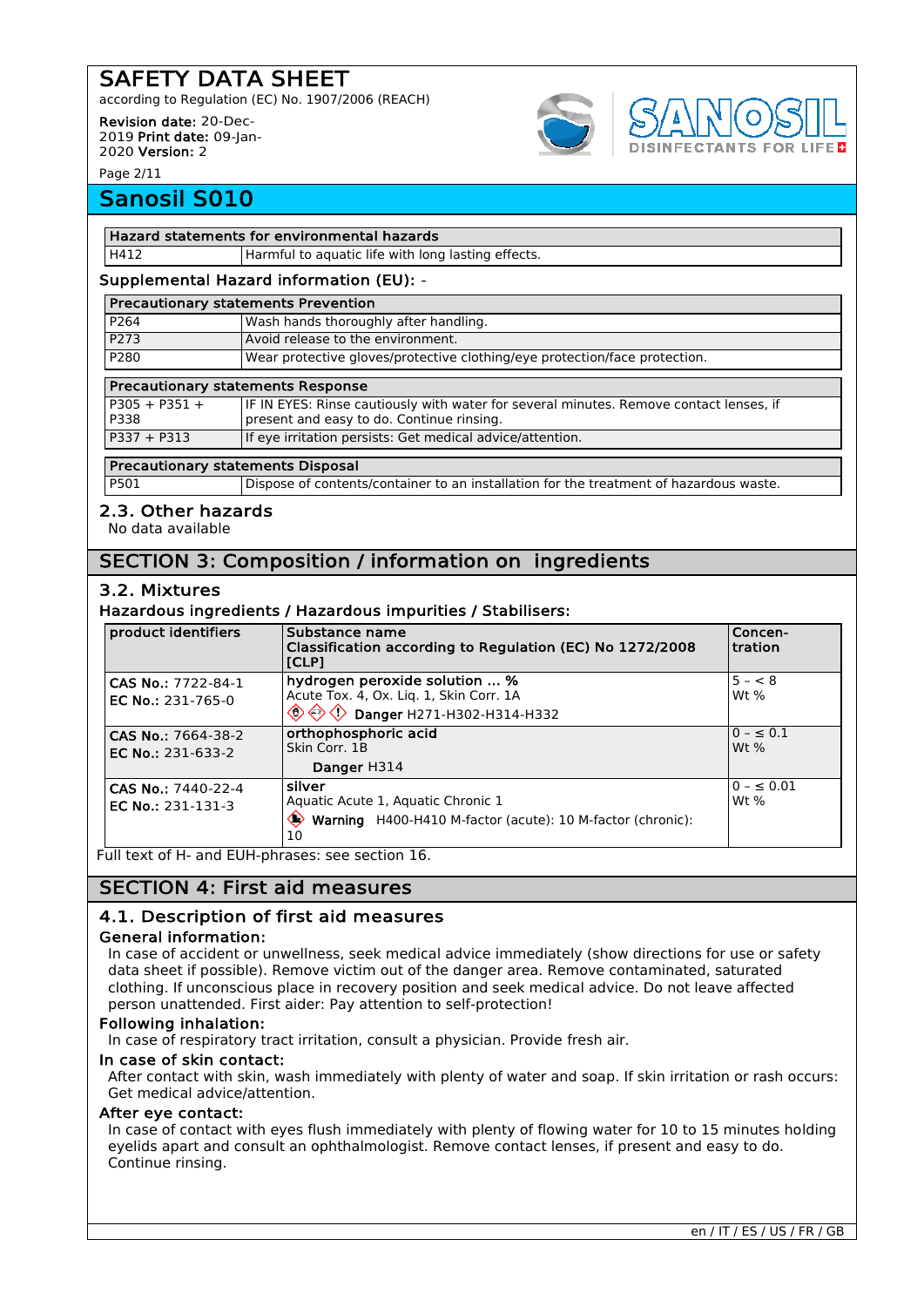according to Regulation (EC) No. 1907/2006 (REACH)

Revision date: 20-Dec-2019 Print date: 09-Jan-2020 Version: 2

Page 3/11

# Sanosil S010

### After ingestion:

Rinse mouth. Let water be drunken in little sips (dilution effect). Do NOT induce vomiting. Never give anything by mouth to an unconscious person or a person with cramps. Get immediate medical advice/ attention.

### Self-protection of the first aider:

Use personal protection equipment.

- 4.2. Most important symptoms and effects, both acute and delayed Serious eye damage/eye irritation
- 4.3. Indication of any immediate medical attention and special treatment needed Treat symptomatically.

### SECTION 5: Firefighting measures

### 5.1. Extinguishing media

### Suitable extinguishing media:

The product itself does not burn. Water, Dry extinguishing powder, Carbon dioxide (CO2), alcohol resistant foam.

### Unsuitable extinguishing media:

Full water jet

### 5.2. Special hazards arising from the substance or mixture

Hazardous combustion products:

In case of fire: Carbon monoxide. Carbon dioxide (CO2).

### 5.3. Advice for firefighters

Special protective equipment for firefighters:

Wear a self-contained breathing apparatus and chemical protective clothing.

### 5.4. Additional information

Collect contaminated fire extinguishing water separately. Do not allow entering drains or surface water. Keep closed containers cool by spraying water.

### SECTION 6: Accidental release measures

### 6.1. Personal precautions, protective equipment and emergency procedures

### 6.1.1. For non-emergency personnel

### Personal precautions:

Avoid contact with skin, eyes and clothes. Provide adequate ventilation. Remove persons to safety. Use personal protection equipment.

### Protective equipment:

Wear protective gloves/protective clothing/eye protection/face protection. See section 8.

### 6.1.2. For emergency responders

# Personal protection equipment:

See section 8. Personal protection equipment: see section 8

### 6.2. Environmental precautions

Do not allow to enter into surface water or drains. Prevent spread over a wide area (e.g. by containment or oil barriers).

### 6.3. Methods and material for containment and cleaning up

### For containment:

Provide for retaining containers, eg. floor pan without outflow. Absorb with liquid-binding material (e.g. sand, diatomaceous earth, acid- or universal binding agents). Dispose of the residus of the product as hazardous waste (see section 13).

### For cleaning up:

Wash with plenty of water.



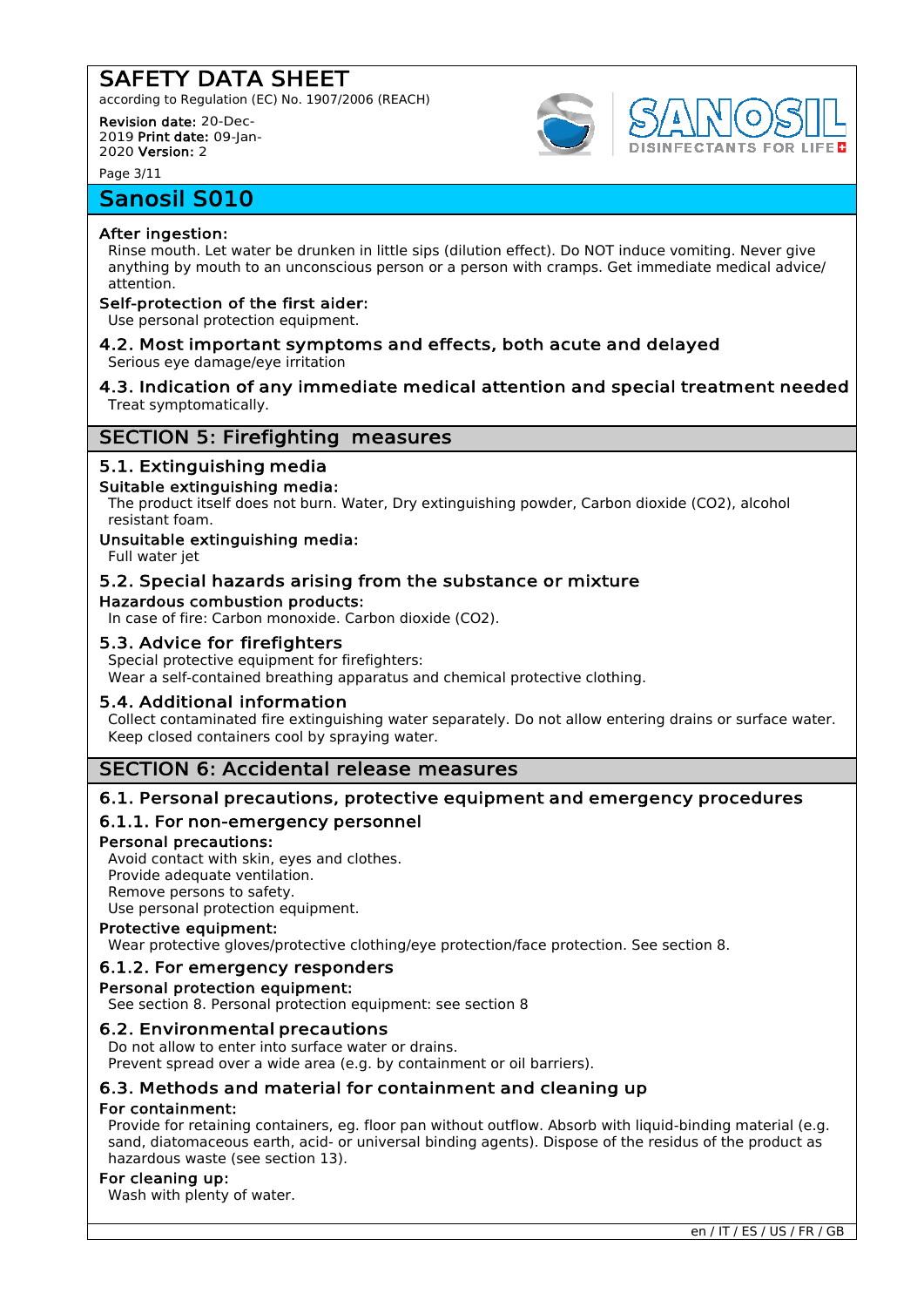according to Regulation (EC) No. 1907/2006 (REACH)

Revision date: 20-Dec-2019 Print date: 09-Jan-2020 Version: 2

Page 4/11

# Sanosil S010

### 6.4. Reference to other sections

Safe handling: see section 7 Personal protection equipment: see section 8 Disposal: see section 13

### 6.5. Additional information

Losses during use of the product must be collected and disposed of in special containers as special waste.

### SECTION 7: Handling and storage

### 7.1. Precautions for safe handling

### Protective measures

### Advices on safe handling:

The simultaneous handling of incompatible substances and mixtures must be prevented. Wear personal protection equipment (refer to section 8).

When using by spraying with a hand sprayer or wiping, do not use for more than 30 minutes per day without respiratory protection. For longer periods of use or for applications with a pressure sprayer, wear suitable respiratory protection (see section 8.2).

### Advices on general occupational hygiene

When using do not eat, drink or smoke. Avoid contact with skin, eyes and clothes.

### 7.2. Conditions for safe storage, including any incompatibilities

#### Technical measures and storage conditions:

Keep container tightly closed in a cool, well-ventilated place. Keep/Store only in original container.

### Requirements for storage rooms and vessels:

Make sure spills can be contained, e.g. in sump pallets or kerbed areas.

#### Hints on storage assembly:

Do not store together with: Acid, alkali Oxidizing agent.

Storage class: 12 – non-combustible liquids that cannot be assigned to any of the above storage classes

### 7.3. Specific end use(s)

### Recommendation:

The use of chemical disinfectants on surfaces and equipment as well as in vessels must be restricted to non-absorbent materials (metals, glass, ceramics, possibly to non-softened plastics). After the prescribed exposure time, the disinfected surfaces and equipment as well as the vessels must be rinsed several times with fresh water of drinking water quality.

### SECTION 8: Exposure controls/personal protection

### 8.1. Control parameters

### 8.1.1. Occupational exposure limit values

| Limit value<br>type<br>(country of<br>origin) | Substance name                                            | 10 long-term occupational exposure limit value<br>2 short-term occupational exposure limit value<br>3 Instantaneous value<br>4 Monitoring and observation processes<br>5 Remark |
|-----------------------------------------------|-----------------------------------------------------------|---------------------------------------------------------------------------------------------------------------------------------------------------------------------------------|
| ES                                            | hydrogen peroxide solutio<br>n  %<br>CAS No.: 7722-84-1   | $\Phi$ 1 ppm (1.4 mg/m <sup>3</sup> )                                                                                                                                           |
| VLA (FR)                                      | hydrogen peroxide solutio<br>$n \%$<br>CAS No.: 7722-84-1 | $\Phi$ 1 ppm (1.5 mg/m <sup>3</sup> )                                                                                                                                           |
| WEL (GB)                                      | hydrogen peroxide solutio<br>n  %                         | $\Phi$ 1 ppm (1.4 mg/m <sup>3</sup> )                                                                                                                                           |
|                                               | CAS No.: 7722-84-1                                        | $(2)$ 2 ppm (2.8 mg/m <sup>3</sup> )                                                                                                                                            |
| OSHA (US)                                     | hydrogen peroxide solutio<br>$n$ %<br>CAS No.: 7722-84-1  | (1) 1 ppm $(1.4 \text{ mg/m}^3)$                                                                                                                                                |



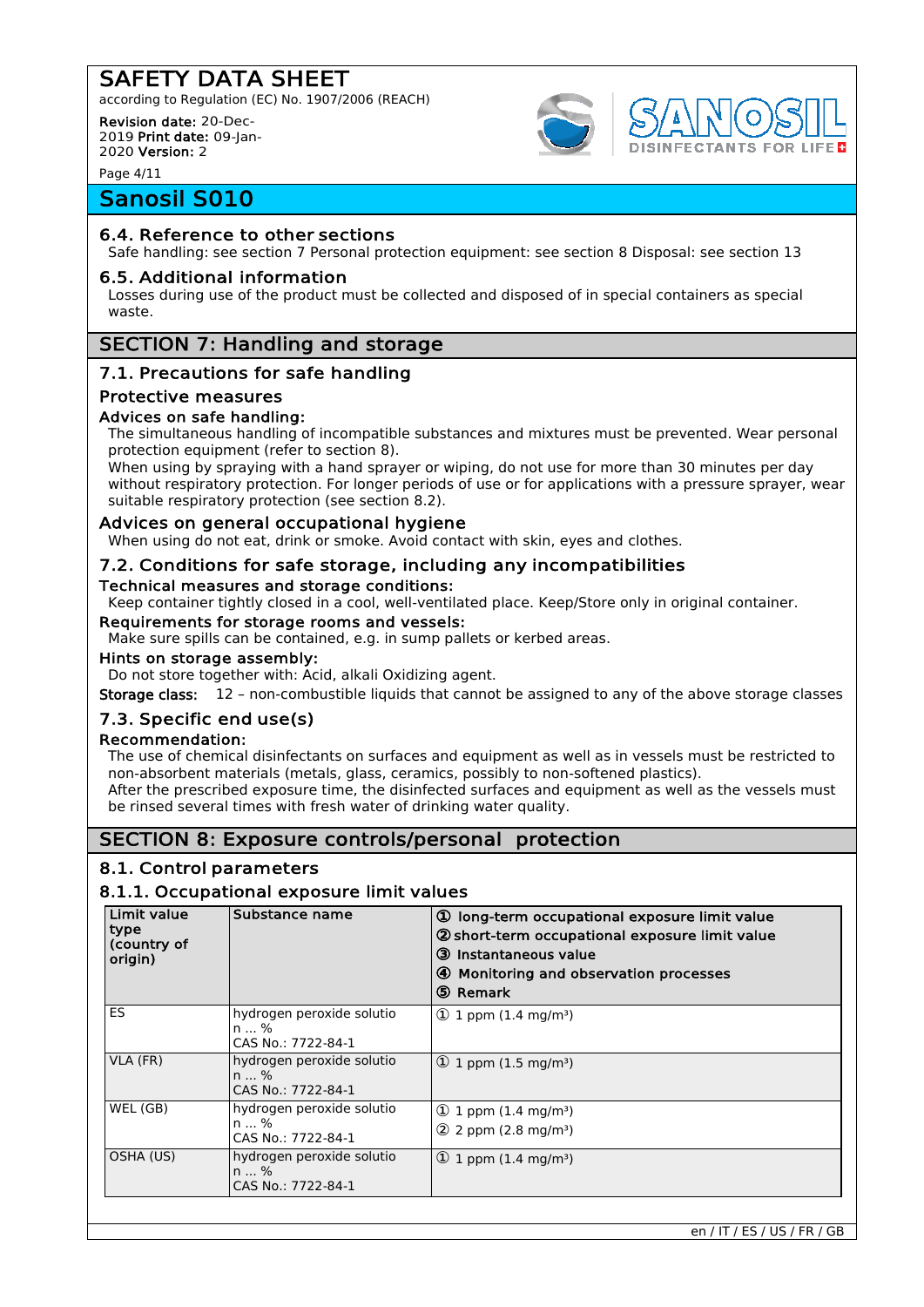according to Regulation (EC) No. 1907/2006 (REACH)

Revision date: 20-Dec-2019 Print date: 09-Jan-2020 Version: 2

Page 5/11

# Sanosil S010



| Limit value<br>type<br>(country of<br>origin)<br>NIOSH (US) | Substance name<br>hydrogen peroxide solutio<br>n  %     | 10 long-term occupational exposure limit value<br>2 short-term occupational exposure limit value<br>3 Instantaneous value<br>4 Monitoring and observation processes<br>டு Remark<br>$\Phi$ 1 ppm (1.4 mg/m <sup>3</sup> ) |
|-------------------------------------------------------------|---------------------------------------------------------|---------------------------------------------------------------------------------------------------------------------------------------------------------------------------------------------------------------------------|
|                                                             | CAS No.: 7722-84-1                                      |                                                                                                                                                                                                                           |
| ACGIH (US)                                                  | hydrogen peroxide solutio<br>n  %<br>CAS No.: 7722-84-1 | $\textcircled{1}$ 1 ppm (1.4 mg/m <sup>3</sup> )                                                                                                                                                                          |
| ES                                                          | orthophosphoric acid<br>CAS No.: 7664-38-2              | $\textcircled{1}$ 1 mg/m <sup>3</sup><br>$2 \text{ mg/m}^3$<br>5 VLI, s                                                                                                                                                   |
| <b>IOELV (EU)</b>                                           | orthophosphoric acid<br>CAS No.: 7664-38-2              | $\textcircled{1}$ 1 mg/m <sup>3</sup><br>$2 \text{ mg/m}^3$                                                                                                                                                               |
| VRI (FR)                                                    | orthophosphoric acid<br>CAS No.: 7664-38-2              | $(1)$ 0.2 ppm $(1 \text{ mg/m}^3)$<br>$(2)$ 0.5 ppm (2 mg/m <sup>3</sup> )<br>5 réglementaire indicative                                                                                                                  |
| WEL (GB)                                                    | orthophosphoric acid<br>CAS No.: 7664-38-2              | $\textcircled{1}$ 1 mg/m <sup>3</sup><br>$2 \text{ mg/m}^3$                                                                                                                                                               |
| OSHA (US)                                                   | orthophosphoric acid<br>CAS No.: 7664-38-2              | $\textcircled{1}$ 1 mg/m <sup>3</sup>                                                                                                                                                                                     |
| NIOSH (US)                                                  | orthophosphoric acid<br>CAS No.: 7664-38-2              | $\textcircled{1}$ 1 mg/m <sup>3</sup><br>$(2)$ 3 mg/m <sup>3</sup>                                                                                                                                                        |
| ACGIH (US)                                                  | orthophosphoric acid<br>CAS No.: 7664-38-2              | $\textcircled{1}$ 1 mg/m <sup>3</sup><br>$(2)$ 3 mg/m <sup>3</sup>                                                                                                                                                        |
| IOELV (EU)                                                  | silver<br>CAS No.: 7440-22-4                            | $\textcircled{1}$ 0.01 mg/m <sup>3</sup><br>5 (Silver compounds, soluble, calculated as Ag)                                                                                                                               |
| VRI (FR)                                                    | silver<br>CAS No.: 7440-22-4                            | $① 0.01$ mg/m <sup>3</sup><br>5 (réglementaire indicative) Argent composés, soluble, expri<br>mé en Ag                                                                                                                    |
| WEL (GB)                                                    | silver<br>CAS No.: 7440-22-4                            | $① 0.01$ mg/m <sup>3</sup><br>5 (compounds, soluble; calculated as Ag)                                                                                                                                                    |
| NIOSH (US)                                                  | silver<br>CAS No.: 7440-22-4                            | $\textcircled{1}$ 0.01 mg/m <sup>3</sup><br>5 compounds, soluble; calculated as Ag                                                                                                                                        |
| <b>IOELV (EU)</b>                                           | silver<br>CAS No.: 7440-22-4                            | $\textcircled{1}$ 0.1 mg/m <sup>3</sup><br>5 (metal)                                                                                                                                                                      |
| WEL (GB)                                                    | silver<br>CAS No.: 7440-22-4                            | $\textcircled{1}$ 0.1 mg/m <sup>3</sup><br>5 (metal)                                                                                                                                                                      |
| VRI (FR)                                                    | silver<br>CAS No.: 7440-22-4                            | $\textcircled{1}$ 0.1 mg/m <sup>3</sup><br>5 (réglementaire indicative; métal)                                                                                                                                            |
| <b>ACGIH (US)</b>                                           | silver<br>CAS No.: 7440-22-4                            | $(1) 0.01$ mg/m <sup>3</sup><br>5 compounds, soluble                                                                                                                                                                      |
| OSHA (US)                                                   | silver<br>CAS No.: 7440-22-4                            | $\textcircled{1}$ 0.01 mg/m <sup>3</sup>                                                                                                                                                                                  |
| ES                                                          | silver<br>CAS No.: 7440-22-4                            | $\textcircled{1}$ 0.1 mg/m <sup>3</sup>                                                                                                                                                                                   |
| <b>ES</b>                                                   | silver<br>CAS No.: 7440-22-4                            | $\textcircled{1}$ 0.1 mg/m <sup>3</sup><br>5 (metal, fracción inhalable)                                                                                                                                                  |

en / IT / ES / US / FR / GB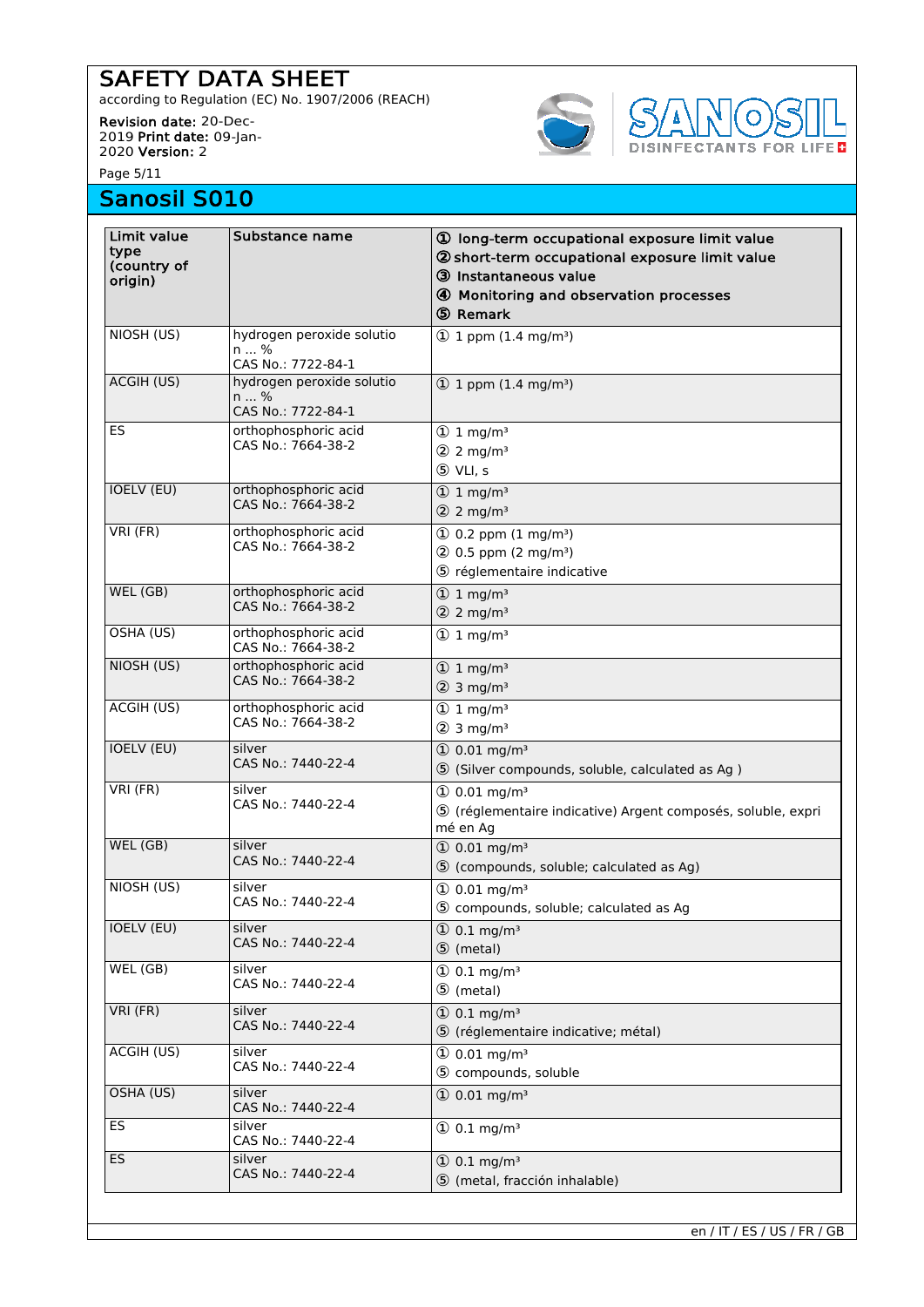according to Regulation (EC) No. 1907/2006 (REACH)

Revision date: 20-Dec-2019 Print date: 09-Jan-2020 Version: 2

Page 6/11

# Sanosil S010

| Limit value<br>type<br>(country of<br>origin) | Substance name               | 10 long-term occupational exposure limit value<br>2 short-term occupational exposure limit value<br>3 Instantaneous value<br>4 Monitoring and observation processes<br>5 Remark |
|-----------------------------------------------|------------------------------|---------------------------------------------------------------------------------------------------------------------------------------------------------------------------------|
| NIOSH (US)                                    | silver<br>CAS No.: 7440-22-4 | $\Omega$ 0.01 mg/m <sup>3</sup>                                                                                                                                                 |
| ACGIH (US)                                    | silver<br>CAS No.: 7440-22-4 | $\Phi$ 0.1 mg/m <sup>3</sup>                                                                                                                                                    |

### 8.1.2. Biological limit values

No data available

### 8.1.3. DNEL-/PNEC-values

No data available

### 8.2. Exposure controls

### 8.2.1. Appropriate engineering controls

Provide adequate ventilation as well as local exhaustion at critical locations.

### 8.2.2. Personal protection equipment



### Eye/face protection:

Eye glasses with side protection DIN EN 166

#### Skin protection:

Use protective gloves in accordance to EN 374. The following material is suitable: NBR Normal duration of use: 480 min. Observe the wear time limits as specified by the manufacturer.

### Respiratory protection:

In case of inadequate ventilation wear respiratory protection.

For spray application: Respiratory protection according to EN 136 or EN 140 with filter NO-P3 or ABEK-P3.

### 8.2.3. Environmental exposure controls

No data available

### SECTION 9: Physical and chemical properties

### 9.1. Information on basic physical and chemical properties

### Appearance

Physical state: Liquid Colour: colourless Odour: odourless

### Safety relevant basis data

| parameter                                       |                | at °C | Method | Remark            |
|-------------------------------------------------|----------------|-------|--------|-------------------|
| рH                                              | $> 2 - 2.5$    | 20 °C |        |                   |
| Melting point                                   | $-2$ °C        |       |        |                   |
| Freezing point                                  | not determined |       |        |                   |
| Initial boiling point and boiling<br>range      | 101 °C         |       |        |                   |
| Decomposition temperature                       | not determined |       |        |                   |
| Flash point                                     | not applicable |       |        |                   |
| Evaporation rate                                | not determined |       |        |                   |
| Auto-ignition temperature                       | not applicable |       |        |                   |
| Upper/lower flammability or<br>explosive limits | not applicable |       |        |                   |
| Vapour pressure                                 | $1.9$ hPa      | 20 °C |        | Hydrogen peroxide |
| Vapour density                                  | not determined |       |        |                   |

**IFECTANTS FOR LIFED**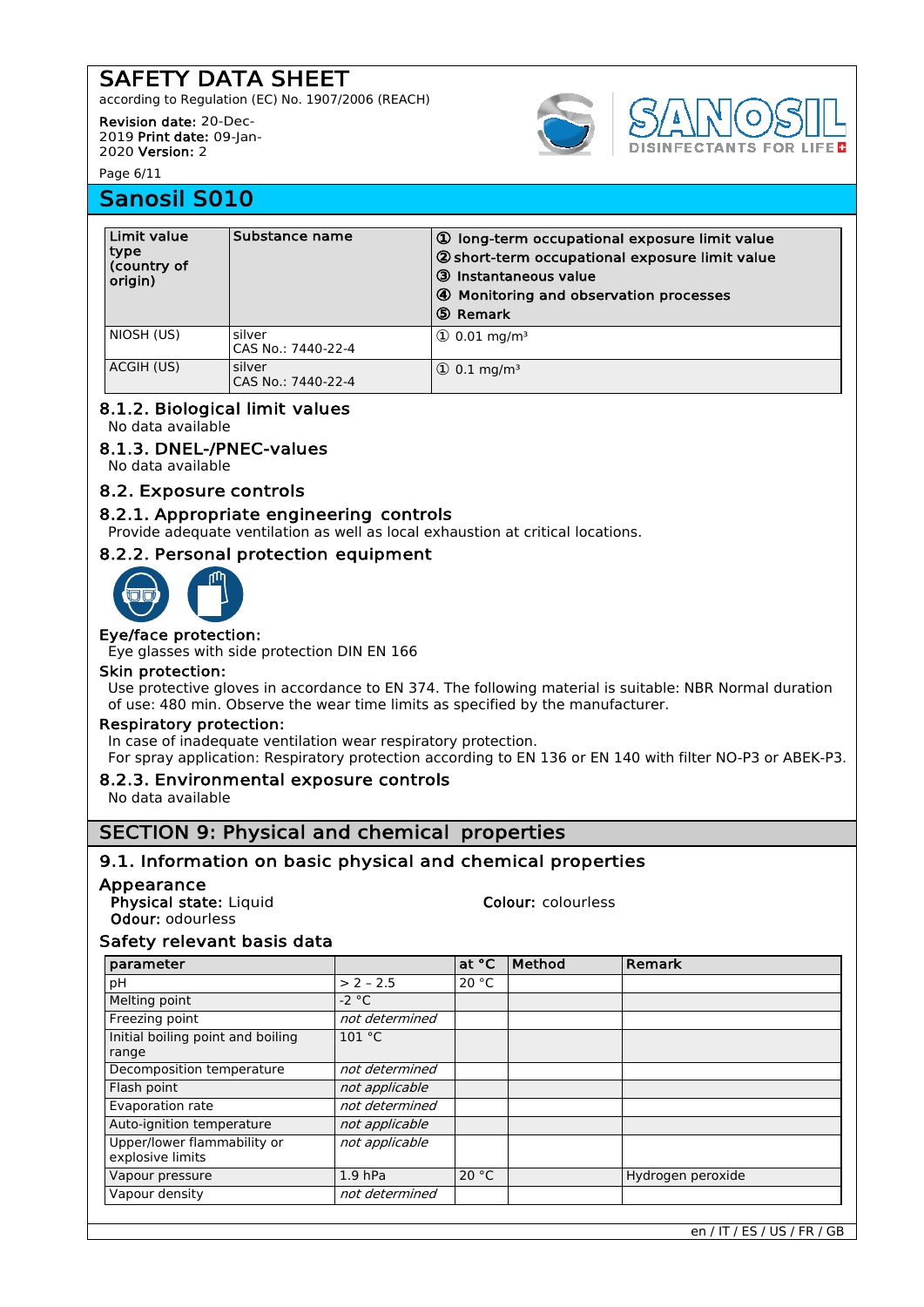according to Regulation (EC) No. 1907/2006 (REACH)

#### Revision date: 20-Dec-2019 Print date: 09-Jan-

2020 Version: 2





Page 7/11

# Sanosil S010

| parameter                                  |                        | at °C | <b>Method</b> | Remark |
|--------------------------------------------|------------------------|-------|---------------|--------|
| Density                                    | $1$ g/cm <sup>3</sup>  | 20 °C |               |        |
| <b>Bulk density</b>                        | not applicable         |       |               |        |
| Water solubility                           | completely<br>miscible |       |               |        |
| Partition coefficient: n-octanol/<br>water | not determined         |       |               |        |
| Dynamic viscosity                          | not determined         |       |               |        |
| Kinematic viscosity                        | not determined         |       |               |        |

### 9.2. Other information

No data available

# SECTION 10: Stability and reactivity

### 10.1. Reactivity

No data available

### 10.2. Chemical stability

The product is chemically stable under recommended conditions of storage, use and temperature.

### 10.3. Possibility of hazardous reactions

No hazardous reaction when handled and stored according to provisions.

### 10.4. Conditions to avoid

Strong acid, Strong alkali, Oxidizing agent

### 10.5. Incompatible materials

No data available

### 10.6. Hazardous decomposition products

No known hazardous decomposition products.

# SECTION 11: Toxicological information

### 11.1. Information on toxicological effects

| <b>CAS No.</b> | Substance name                | <b>Toxicological information</b>                                                                                                                                      |
|----------------|-------------------------------|-----------------------------------------------------------------------------------------------------------------------------------------------------------------------|
| 7722-84-1      | hydrogen peroxide solution  % | $LD_{50}$ oral:<br>376 mg/kg (Rat)<br>$LD_{50}$ dermal:<br>3,000 mg/kg (Rat)<br>$LC_{50}$ Acute inhalation toxicity (vapour):<br>$2 \text{ mg/l } 4 \text{ h }$ (Rat) |
| 7664-38-2      | orthophosphoric acid          | $LD_{50}$ oral:<br>1,530 mg/kg (Rat)<br>$LD_{50}$ dermal:<br>2,740 mg/kg (Rabbit)                                                                                     |

### Acute oral toxicity:

Based on available data, the classification criteria are not met.

#### Acute dermal toxicity:

Based on available data, the classification criteria are not met.

### Acute inhalation toxicity:

Based on available data, the classification criteria are not met.

#### Skin corrosion/irritation:

Based on available data, the classification criteria are not met.

#### Serious eye damage/irritation:

#### Causes serious eye irritation.

### Respiratory or skin sensitisation:

Based on available data, the classification criteria are not met.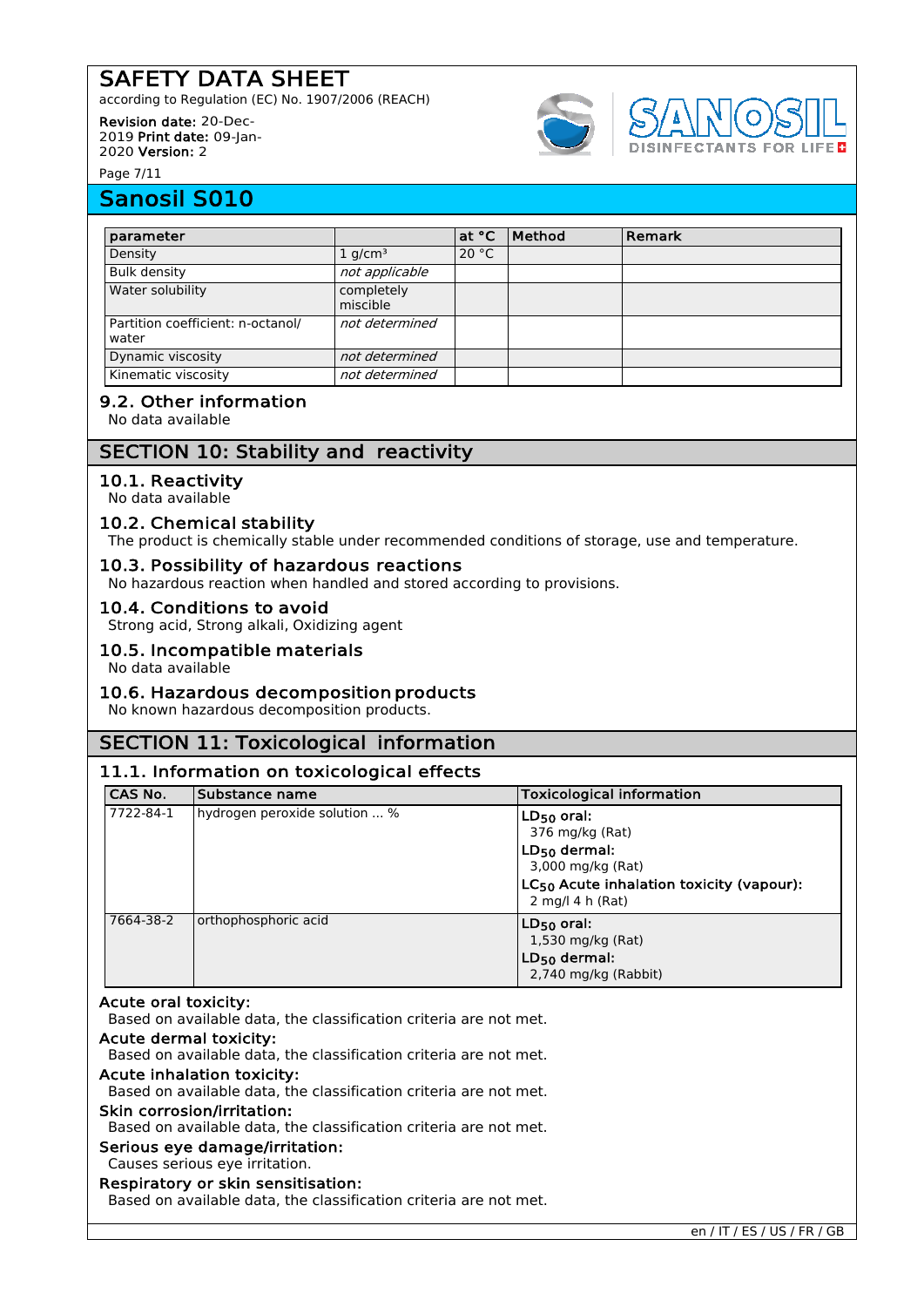according to Regulation (EC) No. 1907/2006 (REACH)

Revision date: 20-Dec-2019 Print date: 09-Jan-2020 Version: 2

Page 8/11

# Sanosil S010

# Germ cell mutagenicity:

Based on available data, the classification criteria are not met.

#### Carcinogenicity:

Based on available data, the classification criteria are not met.

### Reproductive toxicity:

Based on available data, the classification criteria are not met.

### STOT-single exposure:

Based on available data, the classification criteria are not met.

# STOT-repeated exposure:

Based on available data, the classification criteria are not met.

### Aspiration hazard:

Based on available data, the classification criteria are not met.

### Additional information:

The product has not been tested. The information in this section is derived from the properties of the individual components.

# SECTION 12: Ecological information

### 12.1. Toxicity

| CAS No.   | Substance name                | <b>Toxicological information</b>                                                                                                                                |
|-----------|-------------------------------|-----------------------------------------------------------------------------------------------------------------------------------------------------------------|
| 7722-84-1 | hydrogen peroxide solution  % | $LC_{50}$ : 16.4 mg/l (Fish)<br>LC <sub>50</sub> : 2 mg/l (Daphnia pulex)<br>$EC_{50}$ : 1.38 mg/l (Alga)                                                       |
| 7440-22-4 | silver                        | $LC_{50}$ : 0.015 mg/l 2 d (shellfish)<br>$LC_{50}$ : 0.00807 mg/l 4 d (fish)<br>$EC_{50}$ : 0.0092 mg/l 2 d (shellfish)<br>$EC_{50}$ : 0.00198 mg/l 3 d (Alga) |

### Aquatic toxicity:

Harmful to aquatic life with long lasting effects.

### 12.2. Persistence and degradability

| <b>CAS No.</b> | Substance name | <b>Biodegradation</b> | l Remark |
|----------------|----------------|-----------------------|----------|
| 7440-22-4      | silver         | No                    |          |

### 12.3. Bioaccumulative potential

No data available

### 12.4. Mobility in soil

No data available

### 12.5. Results of PBT and vPvB assessment

| <b>CAS No.</b> | Substance name                | <b>Results of PBT and vPvB assessment</b>                                                           |
|----------------|-------------------------------|-----------------------------------------------------------------------------------------------------|
| 7722-84-1      | hydrogen peroxide solution  % | The substance in the mixture does not meet the<br>PBT/vPvB criteria according to REACH, annex XIII. |
| 7664-38-2      | orthophosphoric acid          | The substance in the mixture does not meet the<br>PBT/vPvB criteria according to REACH, annex XIII. |
| 7440-22-4      | silver                        | The substance in the mixture does not meet the<br>PBT/vPvB criteria according to REACH, annex XIII. |

### 12.6. Other adverse effects

No data available

**DISINFECTANTS FOR LIFED**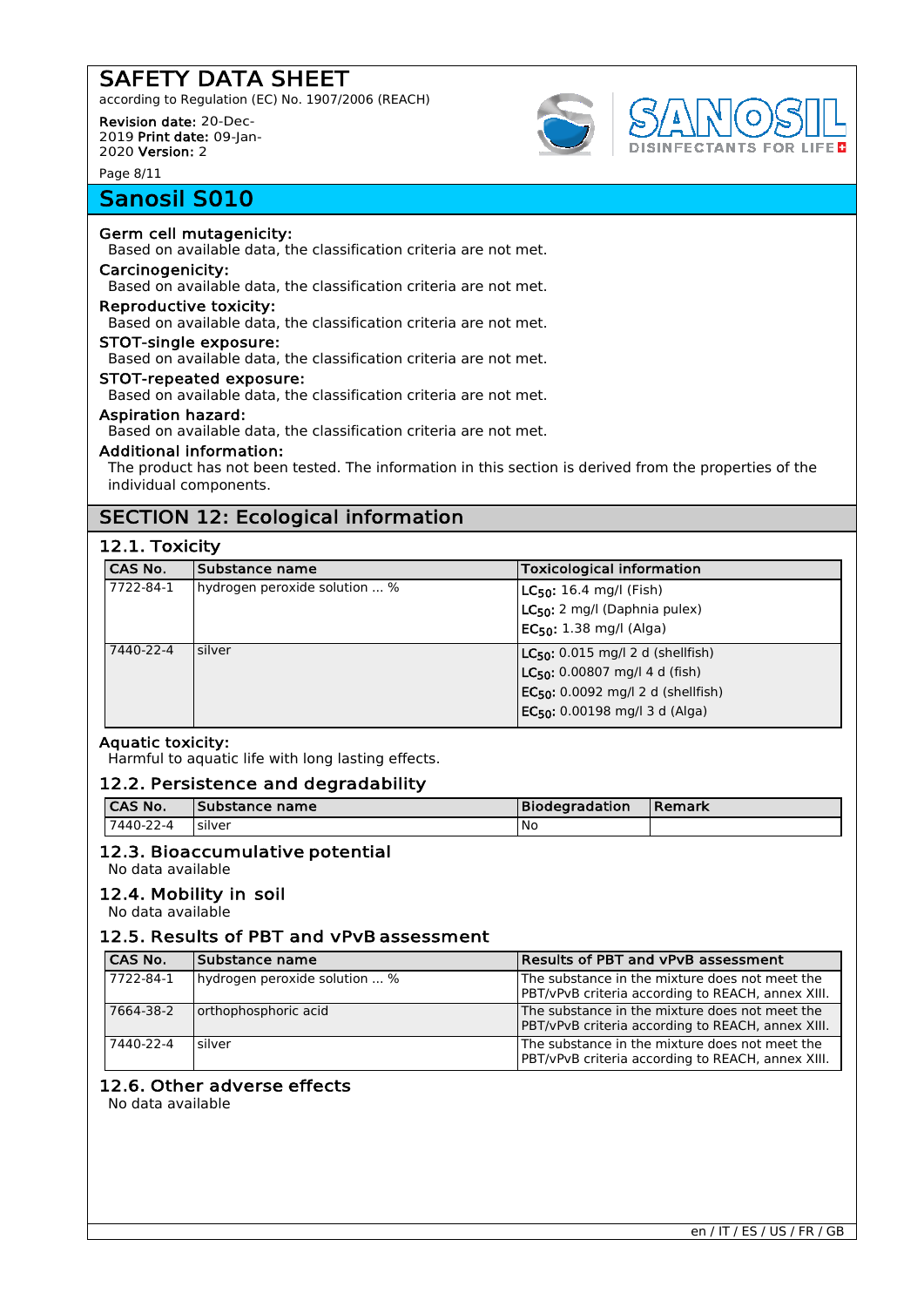according to Regulation (EC) No. 1907/2006 (REACH)

Revision date: 20-Dec-2019 Print date: 09-Jan-2020 Version: 2

Page 9/11

# Sanosil S010

# SECTION 13: Disposal considerations

### 13.1. Waste treatment methods

The product may not be eliminated as municipal solid waste nor allowed to end up in the drainage system. These packs can be delivered packaging-specific to the existing collection points for hazardous waste.

### 13.1.1. Product/Packaging disposal

Waste codes/waste designations according to EWC/AVV

#### Waste code product:

16 05 07 \* discarded inorganic chemicals consisting of or containing hazardous substances

\*: Evidence for disposal must be provided.

#### Remark:

Wastecode according to regulation EU 2014/955

Waste code packaging:

15 01 02 Plastic packaging

### Waste treatment options

#### Appropriate disposal / Product:

Residues of the product have to be collected as hazardous waste.

### Appropriate disposal / Package:

Empty packaging can be recycled or eliminated as municipal solid waste.

# SECTION 14: Transport information

No dangerous good in sense of these transport regulations.

| Land transport                   | Inland                        | Sea transport (IMDG)          | Air transport (ICAO-          |  |
|----------------------------------|-------------------------------|-------------------------------|-------------------------------|--|
| (ADR/RID)                        | waterway craft                |                               | TI / IATA-DGR)                |  |
| 14.1. UN-No.                     |                               |                               |                               |  |
| No dangerous good                | No dangerous good             | No dangerous good             | No dangerous good             |  |
| in sense of these                | in sense of these             | in sense of these             | in sense of these             |  |
| transport regulations.           | transport regulations.        | transport regulations.        | transport regulations.        |  |
| 14.2. UN proper shipping name    |                               |                               |                               |  |
| No dangerous good in sense of    | No dangerous good in sense of | No dangerous good in sense of | No dangerous good in sense of |  |
| these transport regulations.     | these transport regulations.  | these transport regulations.  | these transport regulations.  |  |
| 14.3. Transport hazard class(es) |                               |                               |                               |  |

not relevant

14.4. Packing group

not relevant

### 14.5. Environmental hazards

not relevant

### 14.6. Special precautions for user

not relevant

### 14.7. Transport in bulk according to Annex II of MARPOL 73/78 and the IBC Code not relevant

**NFECTANTS FOR LIFED**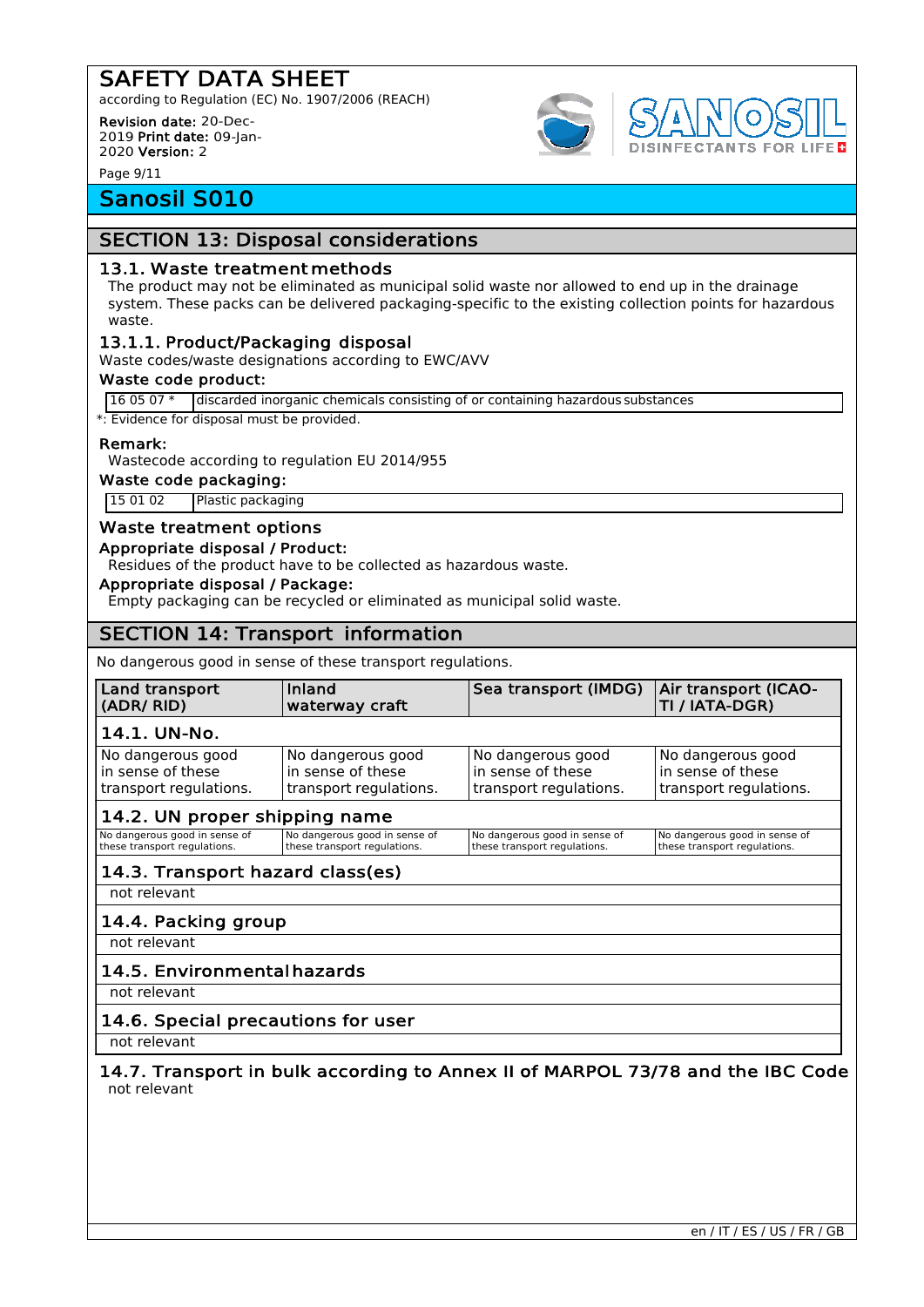according to Regulation (EC) No. 1907/2006 (REACH)

Revision date: 20-Dec-2019 Print date: 09-Jan-2020 Version: 2

Page 10/11

# Sanosil S010

### SECTION 15: Regulatory information

### 15.1. Safety, health and environmental regulations/legislation specific for the substance or mixture

### 15.1.1. EU legislation

### Authorisations:

Regulation (EU) No. 528/2012 on biocides

### 15.1.2. National regulations

No data available

### 15.2. Chemical Safety Assessment

For this substance a chemical safety assessment has not been carried out.

### SECTION 16: Other information

### 16.1. Indication of changes

This material safety data sheet has been revised completely and is considered new without any previous version.

### 16.2. Abbreviations and acronyms

ADN European Agreement concerning the International Carriage of Dangerous Goods by Inland Waterways

ADR European agreement concerning the international carriage of dangerous goods by road CAS Chemical Abstract Service

CLP Classification, labelling and Packaging

EC50 Effective Concentration 50%

EN European norm

IATA International Air Transport Association

IMDG-Code International Maritime Dangerous Goods Code LC50 Lethal Concentration 50%

LD50 Lethal Dose 50%

OECD Organization for Economic Cooperation and Development

PBT persistent, bioaccumulative, toxic

PNEC Predicted No Effect Concentration

REACH Registration, Evaluation and Authorization of Chemicals

RID Regulations concerning the international carriage of dangerous goods by rail

SVHC Substance of Very High Concern

UN United Nations

VOC Volatile organic compounds

vPvB very persistent, very bioaccumulative

### 16.3. Key literature references and sources for data

Security safety data sheet of the ingredients. Inventory of substances of the European Chemical Agency (ECHA). GESTIS database

### 16.4. Classification for mixtures and used evaluation method according to regulation (EC) No 1272/2008 [CLP]

### Classification according to Regulation (EC) No 1272/2008 [CLP]:

| Hazard classes and hazard<br>  categories                   | <b>Hazard statements</b>                                    | Classification<br>pro cedure |
|-------------------------------------------------------------|-------------------------------------------------------------|------------------------------|
| Serious eye damage/eye irritation<br>(Eye Irrit. 2)         | H319: Causes serious eye irritation.                        | Calculation method.          |
| Hazardous to the aquatic environment<br>(Aquatic Chronic 3) | H412: Harmful to aguatic life with long lasting<br>effects. | Calculation method.          |

**DISINFECTANTS FOR LIFED**